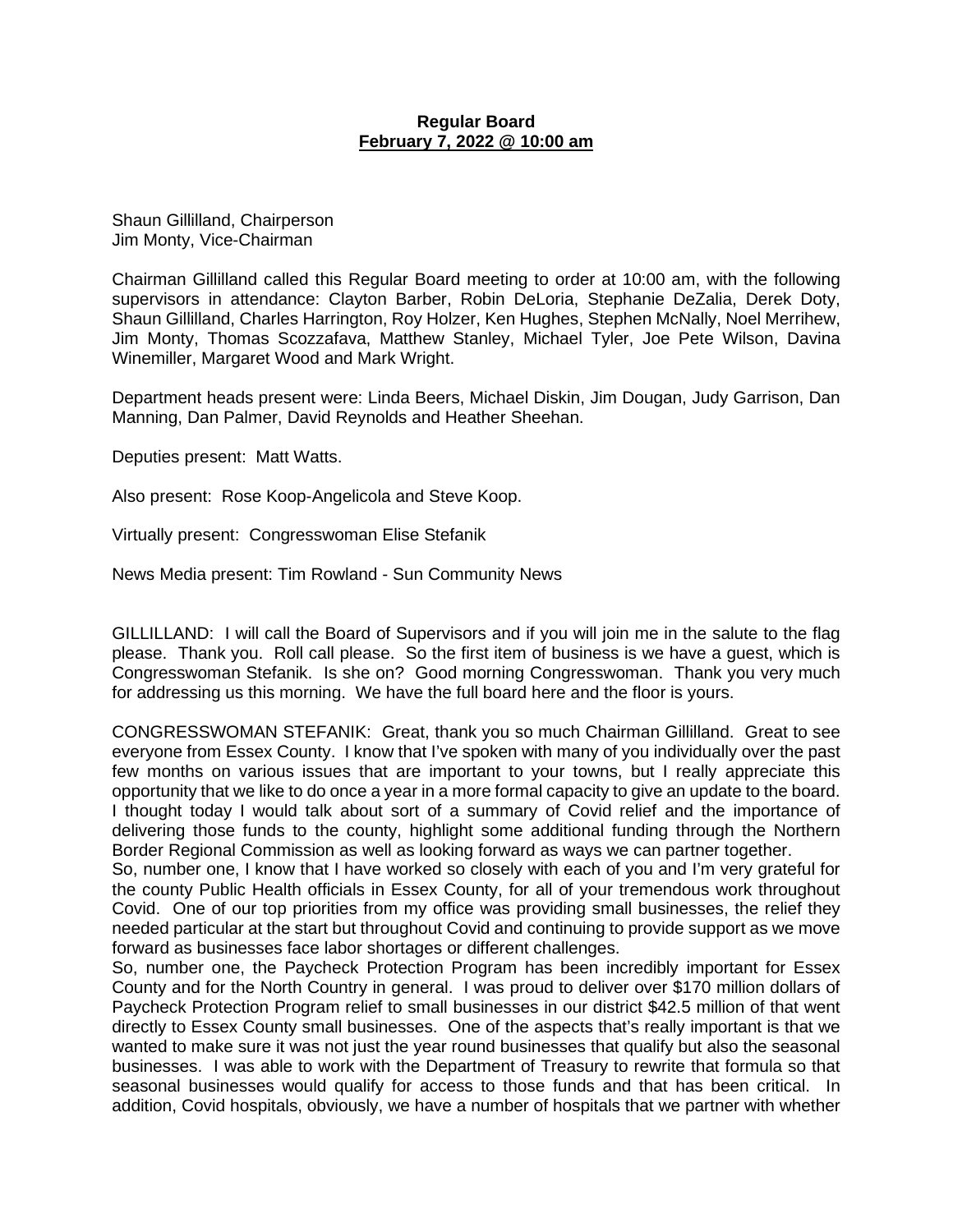it's of course E-town, but also CVPH and Adirondack Health. In total, the district has received over \$100 million of direct support through Federal hospitals. Many of the hospitals face unique challenges in accessing those federal dollars and we were happy as an office to help deliver those. You know, one of the issues that I hear from small businesses that they're struggling with now is workforce. So many small businesses are ready and want to hire, but they just cannot find the workforce that has the professional skills or trades that are needed. A couple of weeks ago I had a roundtable with many small businesses and manufactures and some of our workforce development leaders in the Clinton, Franklin, Essex County Region to try to continue to focus on what t hose needs are. I've introduced legislation that would provide an incentive for the employers to be reimbursed funds for when people are getting training on the job. We hope that will develop a pipeline to better serve, you know, and fill those open slots. In addition, one of the concerns that I hear from every small business I go to now is lack of access to childcare. This is a real challenge in rural communities and while some of the proposals at the Federal level have been top-down government run childcare I believe that in rural communities we ought to be providing incentives for home based child care. And I've introduced legislation to do that as well. I think that's really important as we have child care deserts throughout New York's 21<sup>st</sup> District. Moving forward to the Northern Border Regional Commission Grants. You know this is a program that I have strongly supported both the funding but also expanding the eligibility of all the counties in New York's  $21<sup>st</sup>$  District and Essex County has done a tremendous job working with my office to access those funds. Just to highlight a few of them, \$250,000 for E-town for sewer and wastewater system, \$247,000 for county fish hatchery repairs, \$500,000 for the Town of Crown Point for again, sewer and waste water systems, \$123,000 for the Town of Wilmington for sewer and wastewater systems, Etown \$250,000 for trail access to downtown and \$789,000 for the Town of Essex for water treatment. A lot of these projects we worked on for many, many years with you but you see one of the trends here, sewer, wastewater, water treatment plants providing those funds has been critical and Essex County has received just a huge amount of those, almost \$2.2 million dollars and we're going to continue working on that, for the towns that are not on that list, please let us know your priorities. We want to be as helpful as possible, to deliver those funds.

The northern border continues to be a top priority for the district as a whole. It's had an impact on our economy. It's had an impact on our tourism. We've even had property owners who haven't been able to access their properties. I am advocating and continue to work on the bipartisan Northern Border Caucus for return to cross border parity, so that we can continue to have the robust not just trade, but that robust daily cross border traffic, that is so important particularly as we head into the high season later this summer.

So, you know, December 15<sup>th</sup> I sent a letter to President Biden, opposing vaccine mandates for essential travel and urging bilateral discussions for a bilateral plan to return to normalcy and we've been working with chambers of commerce on that.

In addition, the Olympics really important for Essex County as well as for the North Country as a whole. We have many Olympians who are from our district and while I have grave concerns about the location of the Olympics in Beijing given the human rights abuses, we still ought to be, as a country urging and encouraging our athletes who are working so hard on behalf of Team USA. I introduced a bipartisan resolution, again, honoring those athletes honoring those coaches, our Olympians who are from the North Country. We are rooting for them and I'm hoping that that will pass Congress. I am co-Chair of the Olympics caucus which is bipartisan and it's very, very important to our district.

Moving along to looking ahead, broadband. This continues to be a top concern. This was definitely highlighted during the Covid pandemic as certain people had access to high speed broadband but many did not. We've made significant inroads, the FCC, my office made sure working with the Chairman of the FCC that we were able to access the \$100 million of FCC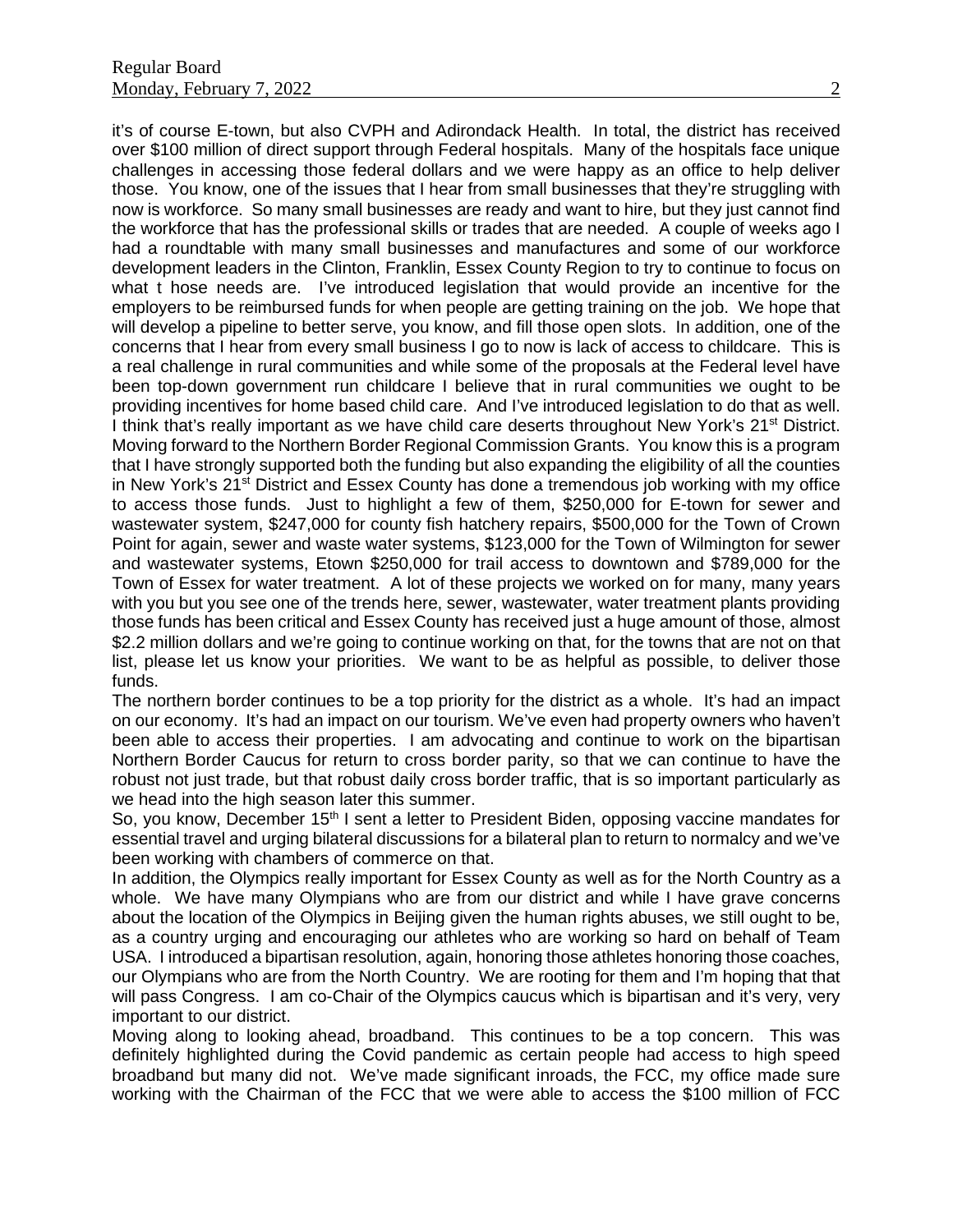funding for rural digital opportunity funding and that build out is happening slowly, but surely throughout the district and we're going to continue pushing that forward. In addition, some of the red tape issues so New York State is more costly than any other state in the nation when it comes to building out broadband. We've partnered with Senator Dan Stec and Assemblyman Matt Simpson on really tackling some of those regulatory burdens when it comes to building out that last mile. So we will keep working with all of you on that. The Northern Border Regional Commission is another pot of funding that is eligible for rural broadband. I've delivered that to Tupper Lake and other parts of the district so please keep that in mind. And then, sort of the issues I hear about the most inflation continues to be an issue impacting every single family. Energy costs, the fact that this winter energy costs are much higher, particularly for our elderly community, and those on limited income that has been extremely challenging, as well as gas prices. That increase in gas prices that's essentially attacks on every family and with these long drives to and from work for many families in my district that has been extremely challenging to balance their weekly and monthly budgets so we will continue to work on that.

Update on the redistricting process, which I think is of interest although Essex County at the Federal level does not shift, that those lines were passed by the State Senate and State Assembly from my perspective, they were definitely gerrymandered lines, according to the New York State Constitution you are supposed to have compacted and contiguous districts as well as districts that don't benefit incumbents and while politically my district becomes an even more politically Republican district, I believe it's important for the voters of New York State to have proper representation and not divide communities of interest. There are lawsuits pending so that will play out but as the lines are now, the 12 county district is now going to expand to all our parts of 18 counties so it gets geographically larger. Doesn't impact Essex County because you are all in both the current map and the next map but I'm happy to answer questions on that as well. So Shaun, I'll turn it back over to you, love to answer questions on anything.

GILLILLAND: Thank you Congresswoman. Any questions for the Congresswoman?

SCOZZAFAVA: Good morning Congresswoman. Can you hear me?

CONGRESSWOMAN STEFANIK: Yes, I can.

SCOZZAFAVA: Okay, first and foremost Moriah Shock. As you're aware, the State of New York through their legislation the Governor supposedly chosen Moriah Shock as one of their facilities to close I believe there are six prisons closing, Moriah being one of the six. Moriah, I mean, the program speaks for itself and it has actually saved taxpayers in this State tens of millions of dollars since its inception and the – I've been trying to get through to the Governor's office as has our Chairman and Jim Monty has worked on this and actually the entire Board of Supervisors are opposed to this closure but we don't seem to be gaining any traction whatsoever. We have talked to public safety, the Commissioner there. We did meet with acting Commissioner Annucci and I'm just wondering if there's any use that the Federal Government could use this facility for? There's no reuse plan in place and part of the legislation that granted the Governor the power to close these facilities it clearly states, there is supposed to be a reuse plan in place. They didn't even have the decency to call me before they announced the closure. Chairman Gillilland and myself heard it through the grapevine and we actually got to make the first call to the DOCS Commission so obviously I'm very upset about it. 125 good paying jobs will be lost from that community, that facility was built by then Governor Mario Cuomo, Senator Stafford for the very reason of helping the community economically and then we're just getting into this program and then Governor Cuomo mentioned object poverty, one of the areas he was referring to was Essex County and primarily the Town of Moriah so you know, we are trying to do everything we can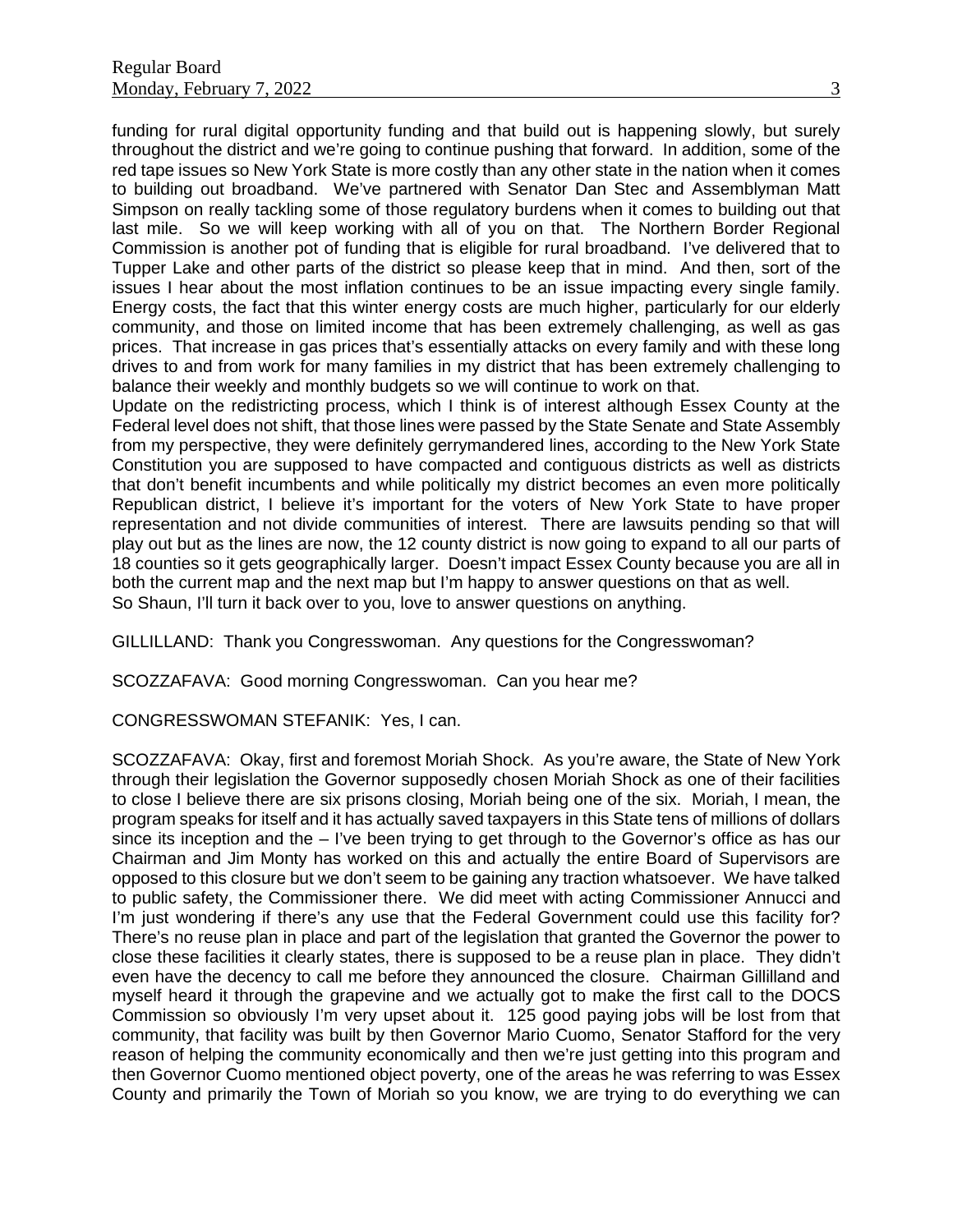possibly do the first and foremost save the program but my concern is that if the program isn't saved I don't want those buildings to sit and just start to deteriorate and unfortunately the State of New York has a tract record for allowing that to happen.

So I'm just wondering if there is anything at the Federal level? I understand it's a State facility and not a Federal facility but I'm just wondering if there is anything you can do to try and help us?

CONGRESSWOMAN STEFANIK: Yeah, thanks for the question Tommy. I have spoken out from my office because of the overall economic impact, and this is not the first closure we have gone through since I've been in office, Clinton County Annex as well as Ogdensburg and Moriah Shock were both announced at the same time. I believe this is pulling out the run from under the correction officers, families, but also pulling out the rug from the community. There was no community input on this process and as we remember when we look back in history, there was essentially, frankly, a covenant between the community and the State Government that we would have these facilities here in the North Country and that is being broken. We've spoken out to the Governor. The Governor has refused to listen. We've worked with Senator Stec and Assemblyman Simpson on the other side of my district I've worked with Senator Patty Ritchie as well as the State Assembly members, to really talk about the importance of these facilities in the communities. When it comes to Moriah Shock in particular, it is very unique and it has been a taxpayer dollar saver for the State so I completely disagree with the decision to close it. Unfortunately, this is the trend we're seeing in New York State, where it really is, frankly a war on law enforcement, whether it's Correction Officers jobs or whether it's not supporting our County Sheriffs our NYPD or our New York State Troopers that has to stop. At the Federal level Tommy, we are seeing the same sort of trends. They are looking to the State of New York and even, frankly the President was in New York State saying the rest of the country should follow New York State when it comes to law enforcement issues. I oppose that. I think that is very much out of touch with the beliefs of the North Country, the importance of safety and security and the support for our Corrections officers. So, of course, I will always look for Federal resources, but I am not optimistic, given unified Government in Washington right now with one party rule, that there's going to be any appetite for taking that on at the Federal level because again, it's an anti-law enforcement sentiment that we're seeing coming out of Albany and coming out of Washington DC, with on party rule and I'm hopeful that you know, starting after this November elections next January, there will be a block on this one party rule that has been so damaging and a house that's very supportive of law enforcement including our corrections officers.

#### SCOZZAFAVA: Thank you.

GILLILLAND: Further questions for the Congresswoman? Thank you very much Congresswoman. We really appreciate your update, and it's been an honor working with you and looking forward to working with you well into the future.

CONGRESSWOMAN STEFANIK: Thank you so much Chairman. Again, everybody in this room, don't hesitate to reach out to me directly, don't hesitate to reach out to my office on issues big and small, if it's casework, social security, VA issues, Medicare, Covid relief, you name it, reach out to my office. We are here as a resource and committed to making sure the concerns of Essex County are at the highest levels. So I appreciate it, and I'll see you all soon.

### GILLILLAND: Thank you very much.

Okay before we get into resolutions, so, somewhat of a sad, celebratory day today can I have all the ladies and gentlemen of Public Health come up here and join me? Sad day because one of our true professionals in our Public Health Department is looking for other adventures in life which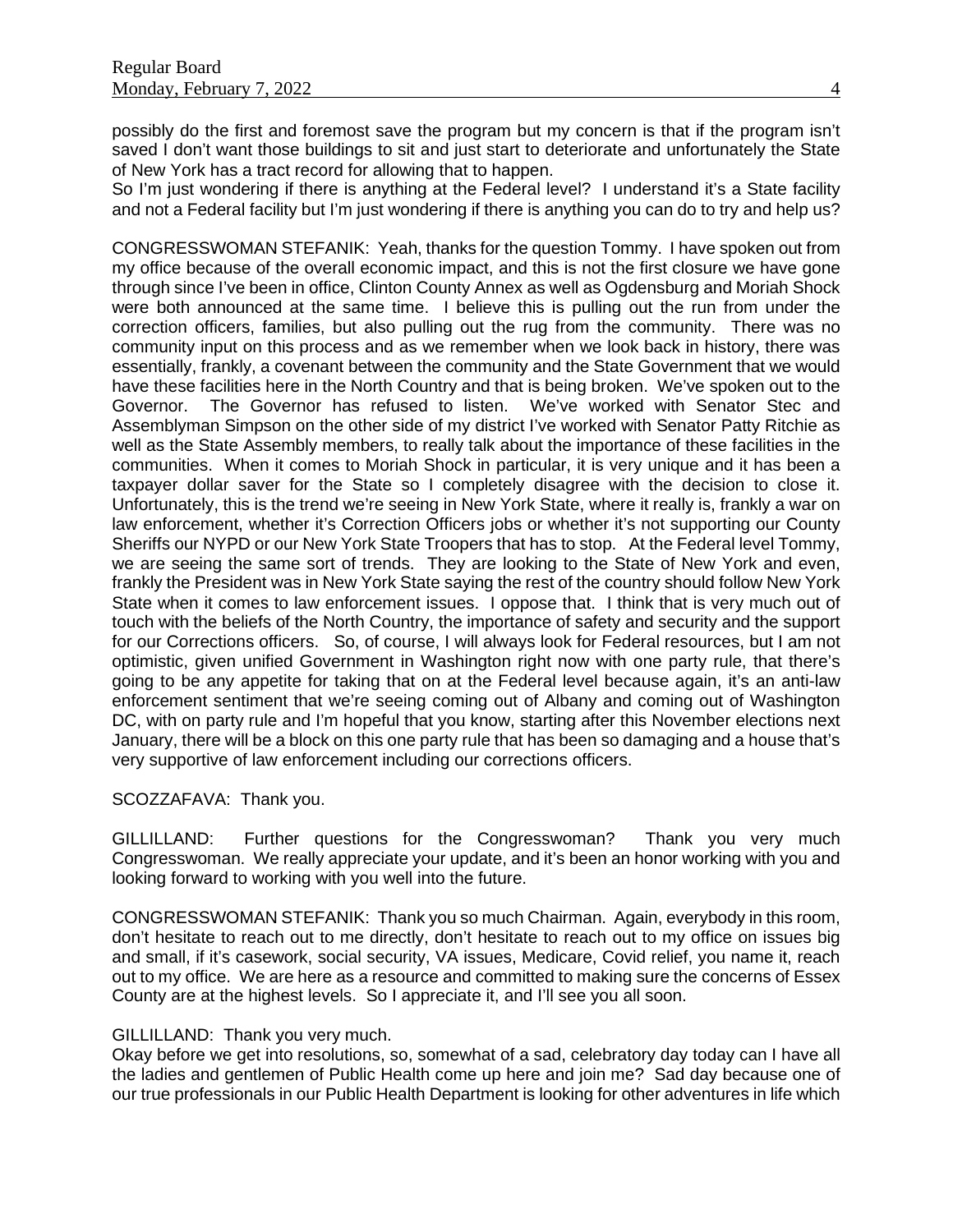we all deserve and but a celebratory day because she has provided thirty years of dedicated service to the people of Essex County to which we are all highly indebted to.

I'd like to read this resolution of appreciation to Rose Koop-Angelicola upon your retirement from the Essex County Health Department. *Upon the recommendation of the Human Services Committee, with the approval of the ways and means committee of this body, and the same appearing proper and necessary. Whereas, Rose Koop-Angelicola has been a faithful public servant to the people of Essex County for 30 years;*

*Whereas, Rose Koop-Angelicola began employment with Essex County on July 15, 1991, as a Community Health Nurse for the Public Health Department; and*

*Whereas, during her tenure with the Health Department, Rose Koop-Angelicola has exhibited the highest degree of professionalism, competency, integrity, attention to detail, care, organization, timely and accuracy with documentation, teaching, evaluation and treatment of patient needs while adapting to changes, working through a pandemic, managing priorities and exceptional clinical skills and talent to the County of Essex, it's residents and its employees with grace and respect; and* 

*Whereas, Rose Koop-Angelicola has graciously performed her duties for 30 years and has announced her retirement effective January 31, 2022; and* 

*Whereas, all the members of the Health Department Team and Home Care Staff wishes to extend its deep and abiding appreciation to Rose Koop-Angelicola for her outstanding contributions made to the County of Essex and thanks her for performing her duties competently and with professionalism for the last 30 years; and* 

*Whereas, the Essex County Board of Supervisors wishes to extend its sincere appreciation to Rose Koop-Angelicola for her many years of outstanding public service to the people of Essex County.*

*Be it Resolved, that the Essex County Board of Supervisors, its Clerk of the Board, County*  Manager and County Attorney hereby extend their most heartfelt appreciation to Rose Koop-*Angelicola for her dedication and service to Essex County and upon her retirement from the Essex County Health Department and wishes her continued success and best wishes in her future endeavors.* Thank you so much.

KOOP-ANGELICOLA: Thank you. I'll go really quick, the girls in the back know I love to tell a story but I won't. I really want to thank Essex County Health Department for offering me the opportunity to work in both of our units and essentially, in all of our programs. I mean, it's truly enriched my career as a nurse. It made every day exciting and challenging and wonderful but the other really big part of it is our residents that we have the opportunity to serve every day. They are the finest people I can ever imagine to work for. They have been gracious and kind, accepting me into their lives telling me their stories good, bad, ugly, otherwise I mean, it's just amazing what they have offered to me and everyday was some form of education that could never ever get in school so I really, really appreciate all of our efforts and the residents who have allowed me to work with them and it's has truly made me a better nurse and a better person so I just wanted to say thank you. Thank you all.

GILLILLAND: Move to resolutions please.

**RESOLUTION #16 – AUTHORIZING THE EMERGENCY SERVICES DEPARTMENT TO** APPLY FOR AND ACCEPT FY2021 NEW **COMMUNICATIONS (SICG21) FORMULA BASED GRANT. This resolution was moved by Mr. Holzer, seconded Mr. Barber and adopted.**

**RESOLUTION #17 – AUTHORIZING THE PURCHASING AGENT TO AWARD BIDS, ISSUE**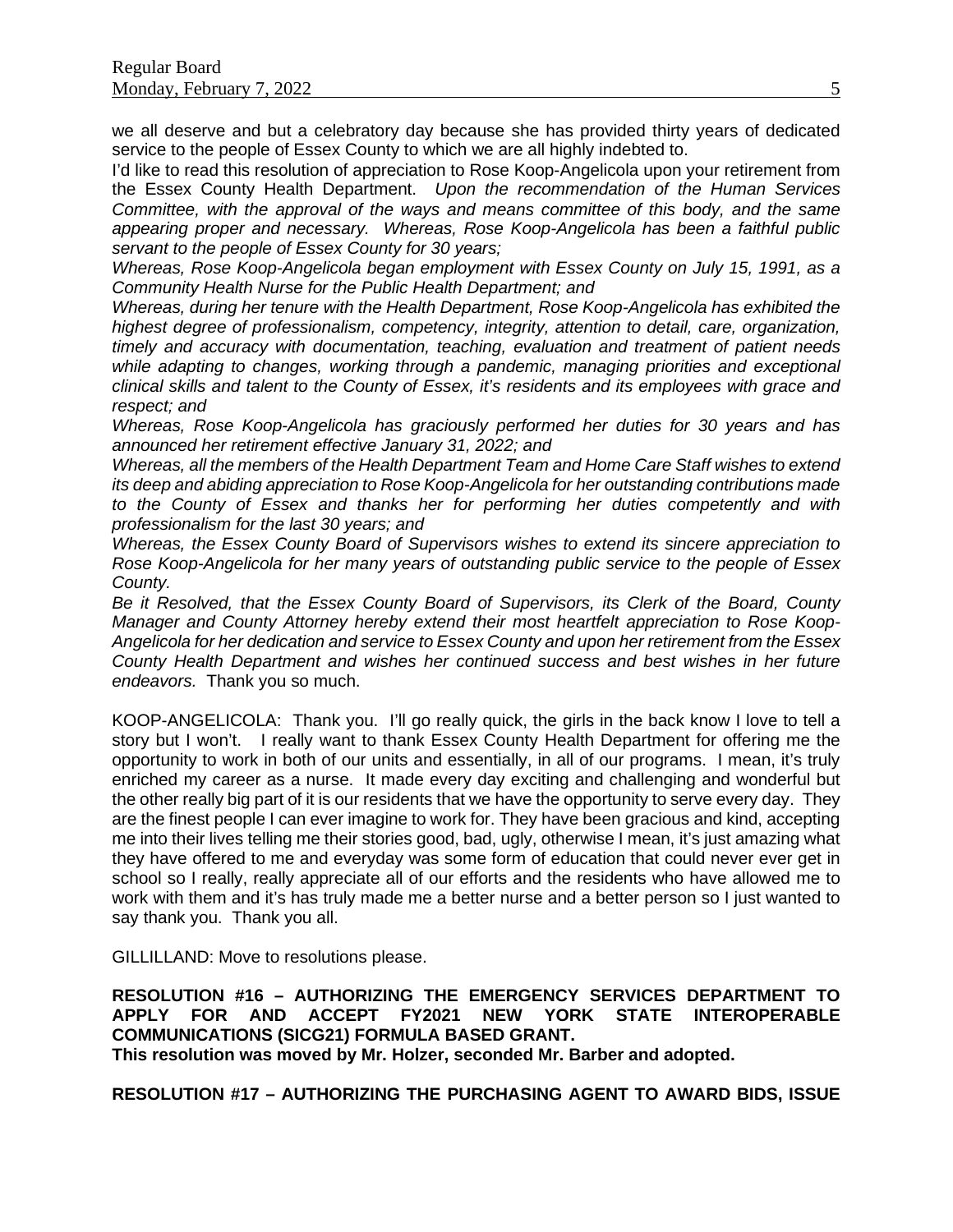#### **CONTRACTS OR PURCHASE ORDERS.**

**This resolution was moved by Mr. Hughes, seconded by Mr. Scozzafava and adopted upon a roll-call vote as follows:** 

| AYES:          | 2921 votes |
|----------------|------------|
| <b>NOES:</b>   | 0 votes    |
| <b>ABSENT:</b> | 0 votes    |

**RESOLUTION #18 – OF APPRECIATION TO STEPHANIE SNOW UPON HER RETIREMENT FROM ESSEX COUNTY DEPARTMENT OF SOCIAL SERVICES. This resolution was moved by Mr. Stanley, seconded unanimously and adopted.**

**RESOLUTION #19 – OF APPRECIATION TO CINDY HEALD UPON HER RETIREMENT FROM ESSEX COUNTY DEPARTMENT OF SOCIAL SERVICES. This resolution was moved by Mr. Merrihew, seconded unanimously and adopted.**

**RESOLUTION #20 – OF APPRECIATION TO LISA J. NYE UPON HER RETIREMENT FROM ESSEX COUNTY DEPARTMENT OF SOCIAL SERVICES.**

**This resolution was moved by Mr. Wilson, seconded unanimously and adopted.**

**RESOLUTION #21 – AUTHORIZING APPOINTMENTS TO BOARDS, COMMITTES AND/OR COUNCILS.**

**This resolution was moved by Mrs. DeZalia, seconded Mr. Merrihew and adopted.**

**RESOLUTION #22 – AUTHORIZINGTHE ESSEX COUNTY MENTAL HEALTH DEPARTMENT TO OBTAIN CERTIFICATION FROM THE OFFICE OF MENTAL HEALTH TO SET UP A SATELLITE CLINIC LOCATION FOR THE PROVISION OF CHILDREN MENTAL HEALTH SERVICES AT THE CHAMPLAIN VALLEY EDUCATION SERVICES (CVES) MINEVILLE LOCATION.**

**This resolution was moved by Mr. Hughes, seconded Mr. Monty and adopted.**

GILLILLAND: Discussion?

HARRINGTON: Doesn't this have an element of responsibility from the education department? I assume we are dealing with pre-school and other age groups and I'm assuming that it should be the responsibility of school districts?

PALMER: Well, all pre-school costs are actually ours.

HARRINGTON: Is that what this is designated for?

PALMER: Well this is really, it's really Mental Health setting up a program that allows them to take in more revenue essentially provide more service and be able to bill and recovery that billing for that, for those services that are necessary.

HARRINGTON: So will there be responsibilities for school districts to fund this?

PALMER: No. Pre-school, anything related to pre-school is all the counties.

HARRINGTON: Right.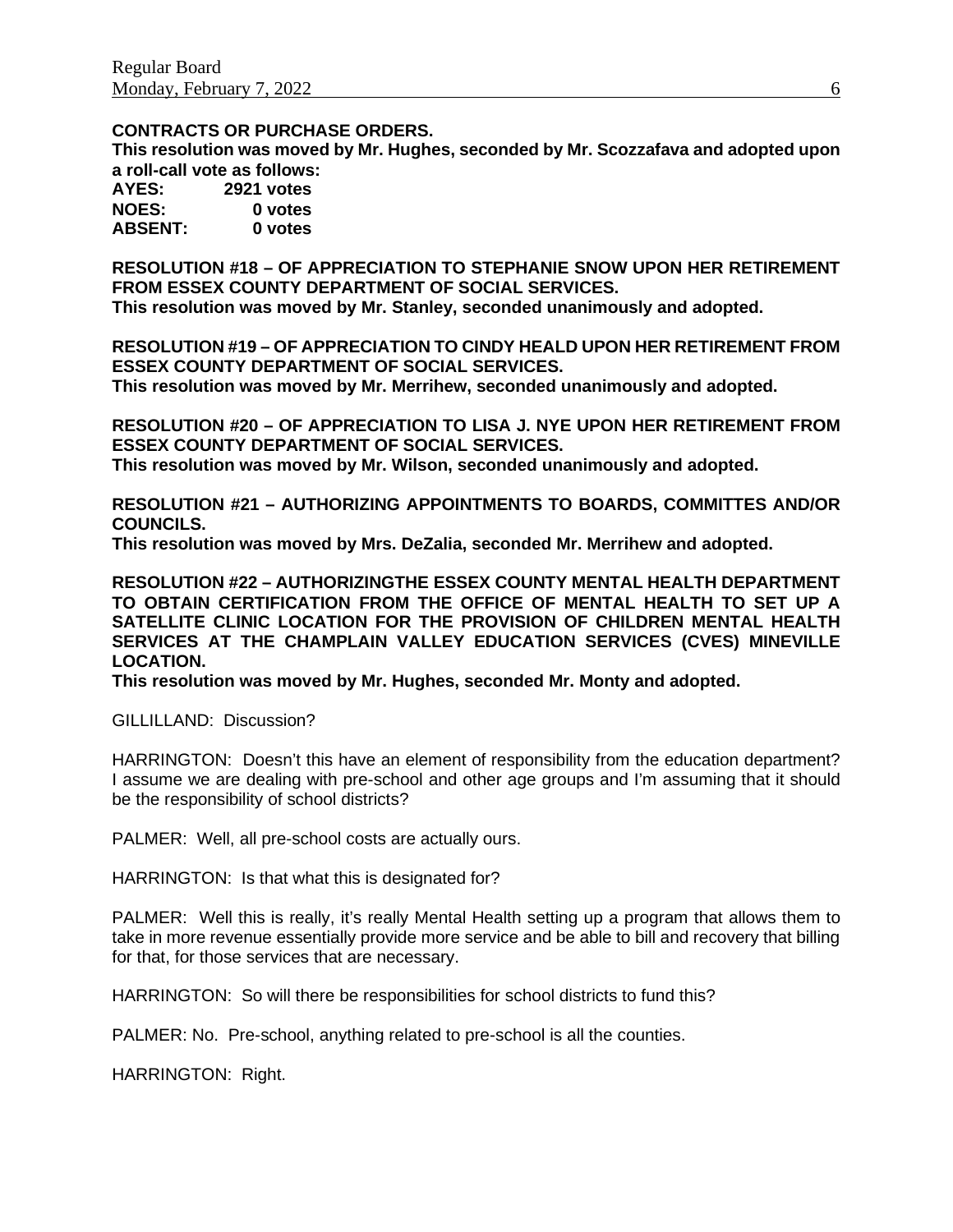PALMER: No, schools are not required unfortunately. We hold the ticket for all of those items.

MONTY: I believe Shaun, there is also some Federal funding in that as well that may come into play because of the pre-school aspect of it.

PALMER: There may, yeah. You know at one time these costs were shared more with the State but the State dropped all of their shared cost portions.

GILLILLAND: Further discussion? Being none, all in favor, opposed – carried.

#### **RESOLUTION #23 – AUTHORIZING THE ESSEX COUNTY MENTAL HEALTH DEPARTMENT TO APPLY FOR AN INTEGRATED OUTPATIENT SERVICES (IOS) LICENSE TO BECOME LICENSED FOR BOTH MENTAL HEALTH AND SUSBSTANCE ABUSE TREATMENT. This resolution was moved by Mr. Monty, seconded Mr. Tyler and adopted.**

GILLILLAND: Discussion?

PALMER: And again, both of these are about moves that allows the health department to submit billing for reimbursement. If you don't have some of these agreements in place or you don't have the certifications in place, then you can't bill for those services. You maybe still providing them but you're not able to bill unless you had these things in place that's the idea.

GILLILLAND: Further discussion? Being none, all in favor, opposed – carried.

**RESOLUTION #24 – OF APPRECIATION TO ROSE KOOP-ANGELICOLA UPON HER RETIREMENT FROM THE ESSEX COUNTY HEALTH DEPARTMENT. This resolution was moved by Mr. Monty, seconded unanimously and adopted.**

**RESOLUTION #25 – AUTHORIZING THE ISSUANCE OF A PERMIT TO IRONMAN LAKE PLACID FOR THE USE OF COUNTY ROADWAYS FOR THE 2022 IRONMAN TRIATHLON RACE ON JULY 24, 2022.**

**This resolution was moved by Mr. Monty, seconded Mr. Doty and adopted.**

**RESOLUTION #26 – AUTHORIZING THE ISSUANCE OF A PERMIT ALLOWING USE OF COUNTY ROADWAYS FOR THE WILMINGTON HISTORICAL SOCIETY 5K AND 10K RUN/RACE TO BE HELD ON SATURDAY, JUNE 18, 2022, IN THE TOWN OF WILMINGTON, UPON APPROVAL OF THE COUNTY ATTORNEY AND WITH THE PROVISION OF INSURANCE.**

**This resolution was moved by Mr. Holzer, seconded Mr. Stanley and adopted.**

**RESOLUTION #27 – AUTHORIZING THE IMPLEMENTATION, AND FUNDING IN THE FIRST INSTANCE 100% OF THE FEDERAL-AID AND STATE "MARCHISELLI" PROGRAM-AID ELIGIBLE COSTS, OF A TRANSPORTATION FEDERAL-AID PROJECT, AND APPROPRIATING FUNDS THEREFORE – WATER STREET BRIDGE OVER THE BRANCH ELIZABETHTOWN.**

**This resolution was moved by Mr. Merrihew, seconded by Mr. Wright and adopted upon a roll-call vote as follows:** 

| AYES:          | 2921 votes |
|----------------|------------|
| <b>NOES:</b>   | 0 votes    |
| <b>ABSENT:</b> | 0 votes    |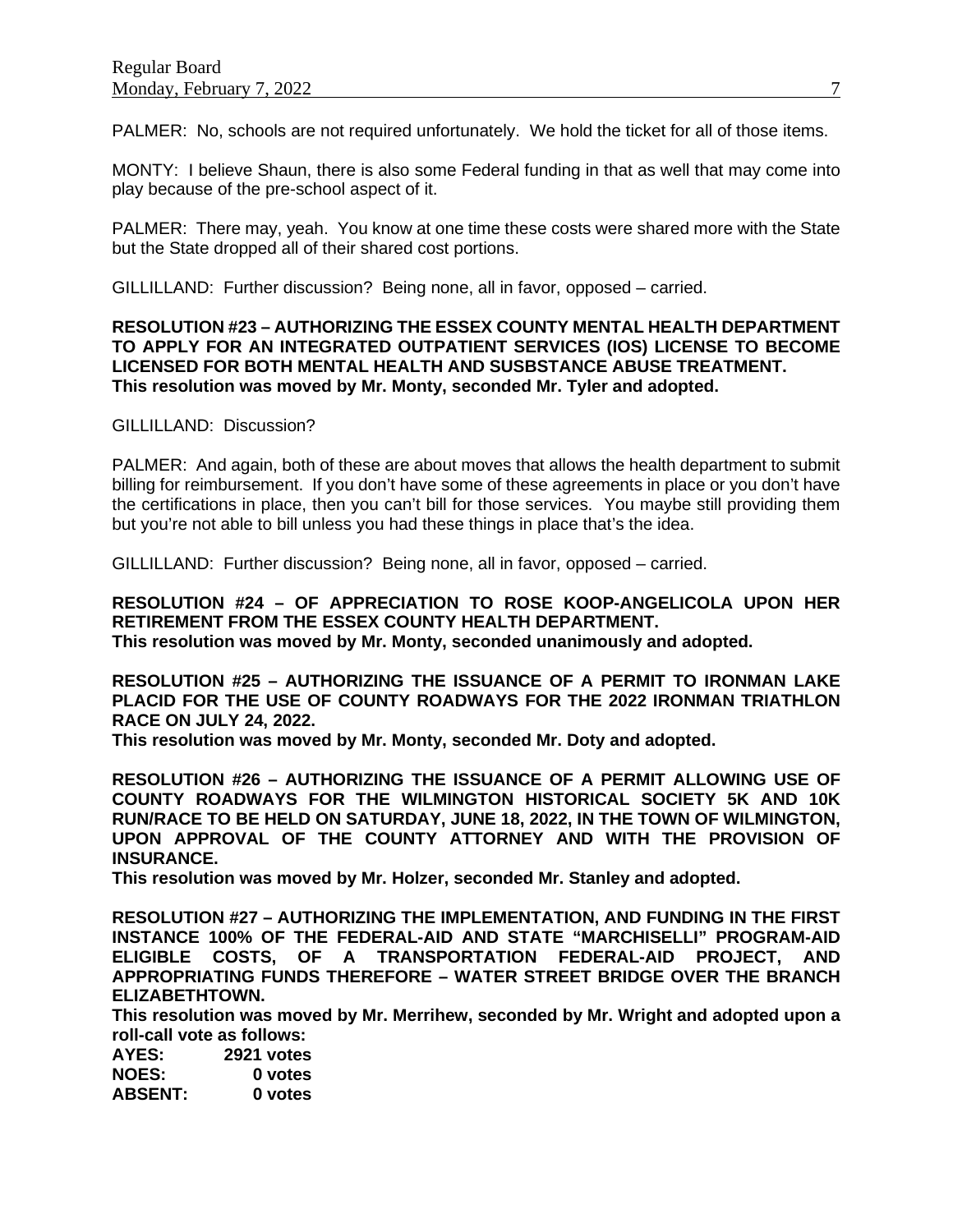**RESOLUTION #28 – AUTHORIZING THE IMPLEMENTATION, AND FUNDING IN THE FIRST INSTANCE 100% OF THE FEDERAL-AID AND STATE "MARCHISELLI" PROGRAM-AID ELIGIBLE COSTS, OF A TRANSPORTATION FEDERAL-AID PROJECT, AND APPROPRIATING FUNDS THEREFORE – ALEXANDRIA AVENUE OVER LAKE GEORGE OUTLET TICONDEROGA.**

**This resolution was moved by Mr. Wright, seconded by Mr. Scozzafava and adopted upon a roll-call vote as follows:** 

**AYES: 2921 votes NOES: 0 votes ABSENT: 0 votes**

**RESOLUTION #29 – TO THE TOWN OF WILMINGTON ON THEIR BEICENTENNIAL. This resolution was moved by Mr. Holzer, seconded unanimously and adopted.**

**RESOLUTION #30 – OF CONDOLENCE TO THE FAMILY OF DONAL DEMACY. This resolution was moved by Mr. Holzer, seconded unanimously and adopted.**

**RESOLUTION #31 – AUTHORIZING INCLUSION OF THE ESSEX COUNTY CORONERS TO RECEIVE THE PREMIUM PAY INCENTIVE AS AUTHORIZED AND PURSUANT TO THE TERMS OF RESOLUTION NO. 279 OF DECEMBER 7, 2021.**

**This resolution was moved by Mr. Monty, seconded by Mr. DeLoria and adopted upon a roll-call vote as follows:** 

| AYES:          | 2364 votes | (Barber, Harrington, Merrihew, Hughes, Wilson, Monty,      |
|----------------|------------|------------------------------------------------------------|
|                |            | McNally, DeLoria, Doty, DeZalia, Wood, Winemiller, Wright, |
|                |            | Tyler, Gillilland, Holzer)                                 |
| <b>NOES:</b>   | 557 votes  | (Stanley, Scozzafava)                                      |
| <b>ABSENT:</b> | 0 votes    |                                                            |

**RESOLUTION #32 – ACCEPTING, ADOPTING AND PLACING ON FILE POLICIES, PLANS, PROCEDURES AND ANNUAL REPORTS.**

**This resolution was moved by Mr. Scozzafava, seconded Mr. Merrihew and adopted.**

**RESOLUTION #33 – AUTHORIZNG A CHANGE IN HOURS FOR THE NEWLY CREATED FISCAL MANAGER POSITION IN THE TREASURER'S OFFICE FROM 35 HOURS PER WEEK TO 40 HOURS PER WEEK.**

**This resolution was moved by Mr. Scozzafava, seconded by Mrs. Winemiller and adopted upon a roll-call vote as follows:** 

**AYES: 2921 votes NOES: 0 votes ABSENT: 0 votes**

**RESOLUTION #34 – AUTHORIZING THE COUNTY CHAIRMAN TO EXECUTE CHAMPLAIN NATIONAL BANK ACCOUNT AUTHORIZED SIGNATURES FOR THE ESSEX COUNTY TREASURERS DEPARTMENT.**

**This resolution was moved by Mr. Scozzafava, seconded by Mr. Tyler and adopted upon a roll-call vote as follows:** 

| AYES:          | 2921 votes |
|----------------|------------|
| <b>NOES:</b>   | 0 votes    |
| <b>ABSENT:</b> | 0 votes    |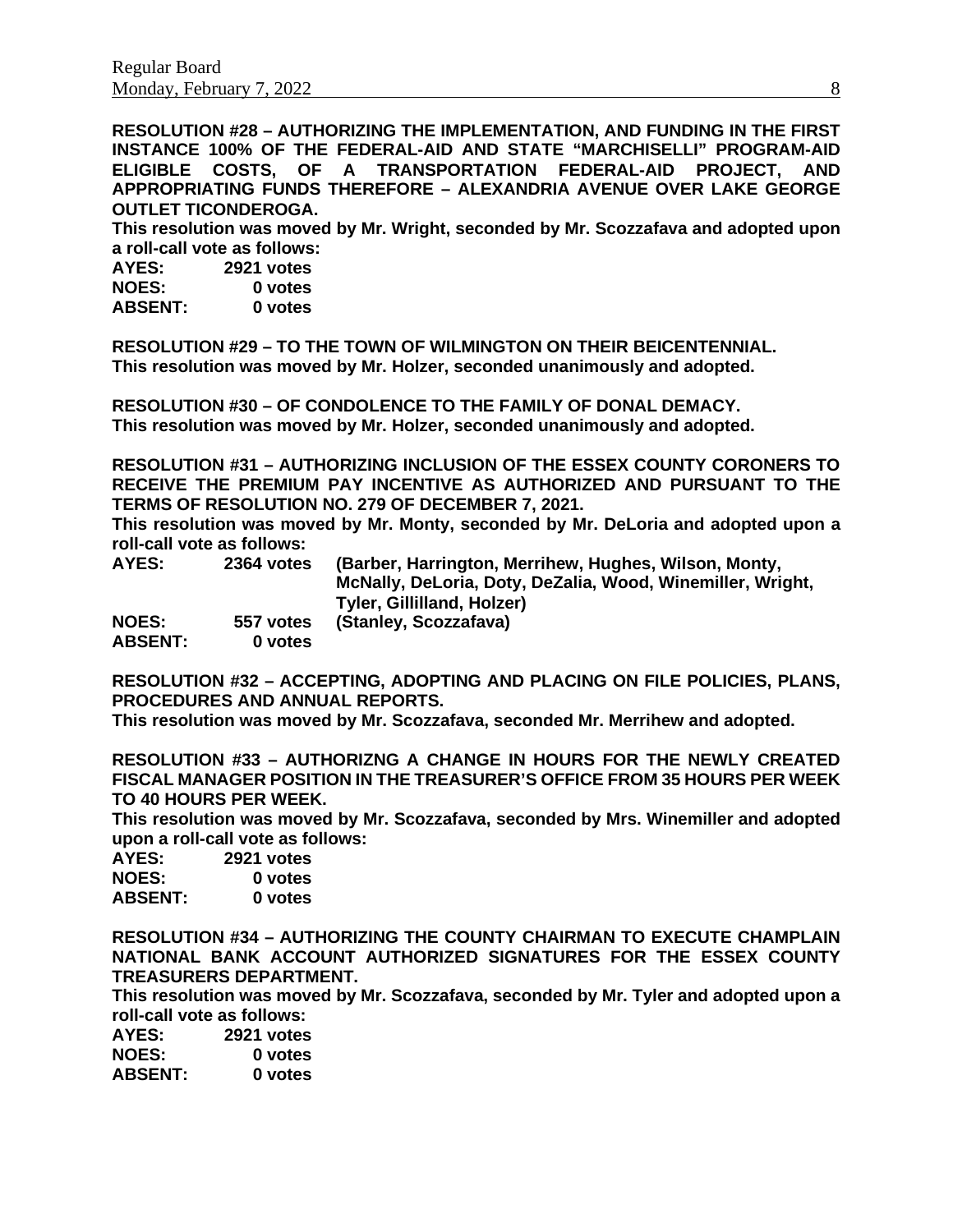**RESOLUTION #35 – AUTHORIZING CONTRACT AMENDMENTS/CHANGE ORDER IN VARIOUS DEPARTMENTS.**

**This resolution was moved by Mr. Scozzafava, seconded by Mr. DeLoria and adopted upon a roll-call vote as follows:** 

**AYES: 2815 votes NOES: 0 votes ABSENT: 106 votes (Tyler)**

**RESOLUTION #36 – AUTHORIZING THE POSITION OF NETWORK COORDINATOR IN THE INFORMATION SYSTEMS DEPARTMENT AND FURTHER AUTHORIZING THE HIRING OF SAID POSITION.**

**This resolution was moved by Mr. Scozzafava, seconded by Mr. Barber and adopted upon a roll-call vote as follows:** 

| AYES:          | 2921 votes |
|----------------|------------|
| <b>NOES:</b>   | 0 votes    |
| <b>ABSENT:</b> | 0 votes    |

**RESOLUTION #37 – OF CONDOLENCE TO THE FAMILY OF BARBARA BEEBE BRASSARD. This resolution was moved by Mr. Scozzafava, seconded unanimously and adopted.**

**RESOLUTION #38 – OF CONDOLENCE TO THE FAMILY OF MARGARET A. "MAGGIE" TROMBLY.**

**This resolution was moved by Mr. Monty, seconded unanimously and adopted.**

**RESOLUTION #39 – OF CONDOLENCE TO THE FAMILY OF MICHAEL L. BRENNER. This resolution was moved by Mr. Scozzafava, seconded unanimously and adopted.**

**RESOLUTION #40 – WELCOMING THE 2023 WORLD UNIVERSITY GAMES WHICH WILL TAKE PLACE IN LAKE PLACID AND SURROUNDING COMMUNITIES IN ESSEX COUNTY BEGINNING JANUARY 12-22, 2023.**

**This resolution was moved by Mr. Holzer, seconded unanimously and adopted.**

**RESOLUTION #41 – OF CONDOLENCE TO THE FAMILY OF SPENCER R. STAFFORD, SR. This resolution was moved by Mr. Gillilland, seconded unanimously and adopted.**

**RESOLUTION #42 – APPROVING A MEMORANDUM OF UNDERSTANDING (MOU) BETWEEN THE COUNTY OF ESSEX AND THE TOWN OF KEENE FOR THE USE OF KEENE PROPERTY LOCATED ON ROUTE 9N BY THE TOWN OF KEENE FOR A MULTI-USE TRAIL AND RECREATIONAL SYSTEM OPEN TO THE PUBLIC.**

**This resolution was moved by Mr. Wilson, seconded by Mr. Monty and adopted upon a rollcall vote as follows:** 

**AYES: 2921 votes** 0 votes **ABSENT: 0 votes**

GILLILLAND: Discussion?

DOTY: I was talking to Joe a little earlier about it, there's a clause in there that should any timber be cut the county would reserve first right of refusal on that awarding. I'm suggesting maybe this committee would return any timber harvest monies for that project? I really don't see it as being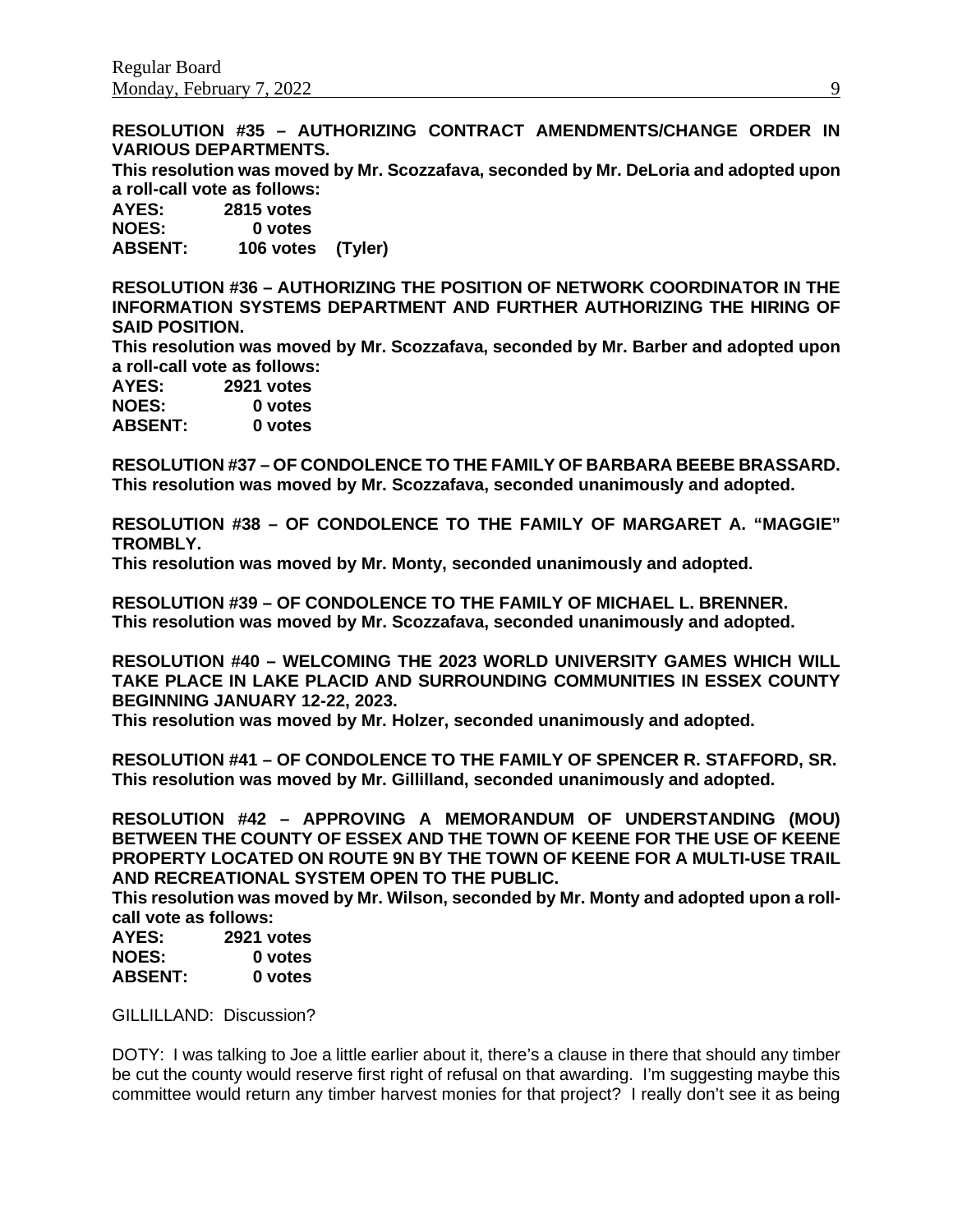appreciable to begin with and it would just secure the success of that program.

GILLILLAND: Are you offering that as an amendment to the resolution?

DOTY: Do we have a legal issue with that Dan?

MANNING: No, I could just take it out. I think, I could just take it out of the agreement.

GILLILLAND: Okay.

DOTY: Then there was one other clause too I would like to discuss. I'd like to make sure that Keene has the ability, I don't know if you would call it a sublease or not but I'm not sure the town would be looking to either hire more people to oversee the operation and maintenance of that trail system or if a non for profit agency or someone of the like would want to contract with the Town of Keene to maintain those and I didn't see that address in the MOU.

MANNING: Yeah, it's provided for in there. We are going to allow Keene to do this project and they'll hire other contracts, subcontractors, anybody that might over see it so that is in there.

DOTY: Okay, thank you.

MANNING: I handed out the conceptual plan for this earlier this morning and JoePete may want to speak to this, this is what it is about in case you're – I noticed I forgot to send it to you last week so you may want to know what you're going to approve, if you approve it.

WILSON: Thanks Dan. Thanks Mr. Doty. So we've looked at this and have questions either now or later I'm happy to answer them but you know again, as I said last week this project is really going to be a partnership of the Town of Keene, Essex County and then Bark Eater Trails Alliance to do the design maintenance and this plan was commissioned through them so if you have questions about it I'd be happy to answer them now or later.

HUGHES: Is your board in favor of this?

WILSON: We got the verbal go ahead, they wanted to see the county MOU go through until tomorrow night we're doing our board meeting on this.

GILLILLAND: Okay so Mr. Doty are we in need to do an amendment to the resolution?

MANNING: I wouldn't worry about it. I will just take it out.

GILLILLAND: Okay. If that's okay with you Mr. Doty?

DOTY: That's fine. Thank you.

MANNING: Joe Pete do you want to explain, does everyone know what this is about? I mean, the bike trails?

WILSON: We talked about it a little last week, yes.

MANNING: Okay as long as everybody is Kosher with it.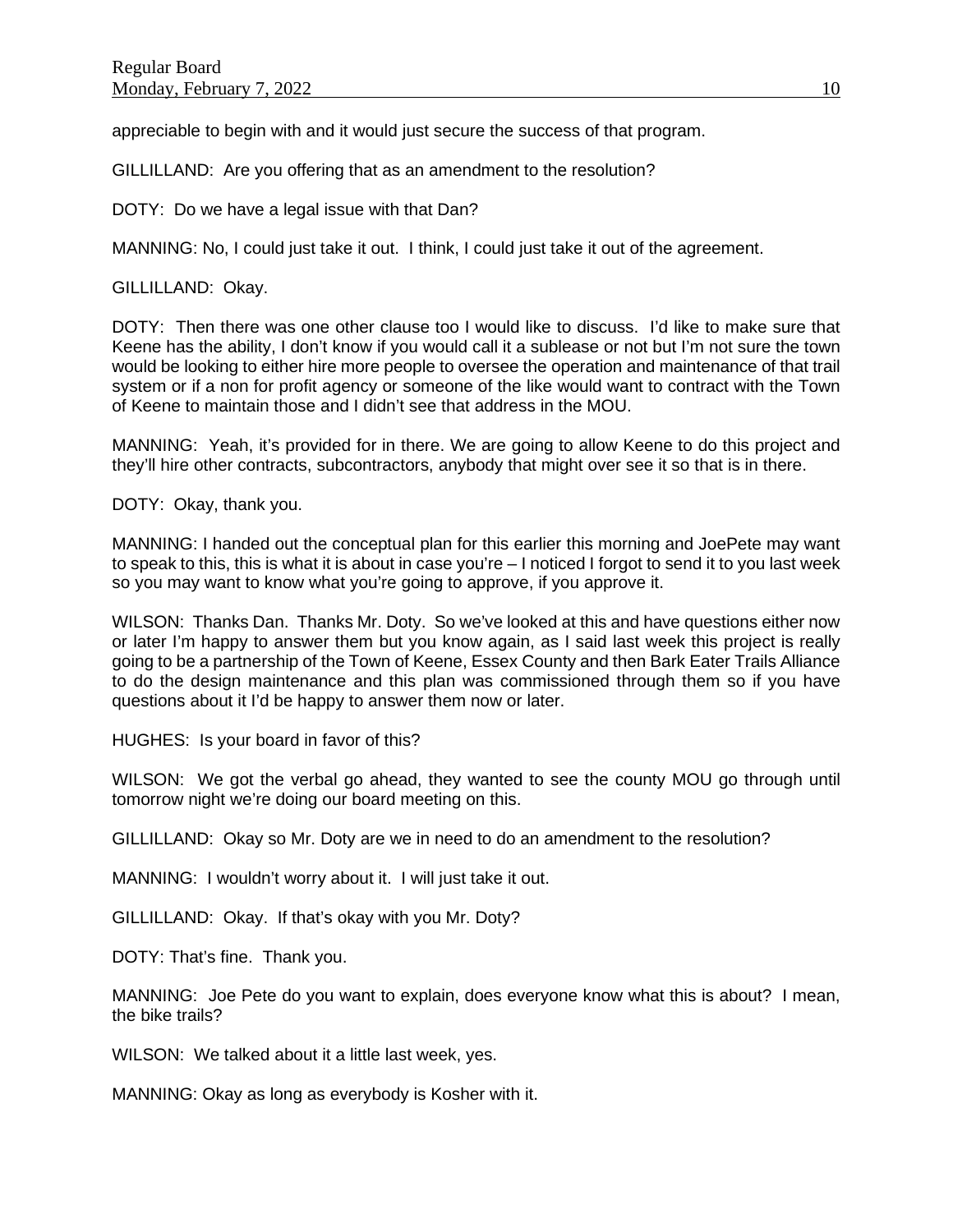GILLILLAND: Further discussion on the resolution? Being none, roll call please.

WILSON: Thank you all for the support. I really appreciate it.

**RESOLUTION #43 - OF CONDOLENCE TO THE FAMILY OF JOHN KONOWITZ. This resolution was moved by Mr. Tyler and Mr. Stanley, seconded unanimously and adopted.**

**RESOLUTION #44 – APPROVING THE ALLERGAN NEW YORK OPIOID SETTLEMENT SHARING AGREEMENT BETWEEN PARTICIPATING SUBDIVISIONS AND ALLERGAN AND THE EXECUTION OF A NEW YORK SUBDIVISION ELECTION AND RELEASE FORM TOGETHER WITH ANY AND ALL NECESSARY PERTINENT DOCUMENTS REQUIRED TO SETTLE ESSEX COUNTY'S INTEREST IN THE CURRENT NEW YORK STATE LITIGATION INVOLVING ALLERGAN.**

**This resolution was moved by Mr. Monty, seconded by Mr. Tyler and adopted upon a rollcall vote as follows:** 

| AYES:          | 2921 votes |
|----------------|------------|
| <b>NOES:</b>   | 0 votes    |
| <b>ABSENT:</b> | 0 votes    |

GILLILLAND: Discussion?

DOTY: In the document that I read that was sent to us, I have since contacted Adirondack Medical there are different service providers that I think will be applicable to the way they would like this money spent. The notice suggested that monies would be coming pretty soon. Is there anything further that I can give out for information to, for interested parties for the programs?

MANNING: I'm told the money should be coming within 45 days, you know, take that with a grain of salt because these things are really complicated. We have settled with Jansen, J&J and I can't remember the exact amount of money but I think it's close to \$300,000, this is a second settlement with Allergan. As I stated in my letter, there are two pots of money basically, well, there's actually three pots of money but the two pots that we are to be awarded are an unrestricted pot which I'm not sure which part of this \$73,000 is unrestricted and then there is a restricted pot where as I explained in my letter, the county has to come up with uses of related to opioid abuse and they are very broad, it could be you know mental health, public health, it could be the Sheriff's office, crime as related to opioids many, many things very broad but a plan would have to be put together and I'm going to get that information within a week to ten days. I've spoken to lead counsel on this regarding the two issues of when we get our money and how will we get the second pot. There is a third pot it is a regional stem fund which I don't know what the heck that is, they haven't told us what the money is I think it is a big super fund that we may get some additional money out of now whether how the other like the hospitals, how they would get any money I think that would be up to the county as to how they want to funnel the money to that.

DOTY: So there is further information coming?

MANNING: Yes, further information will definitely be coming.

DOTY: Thank you.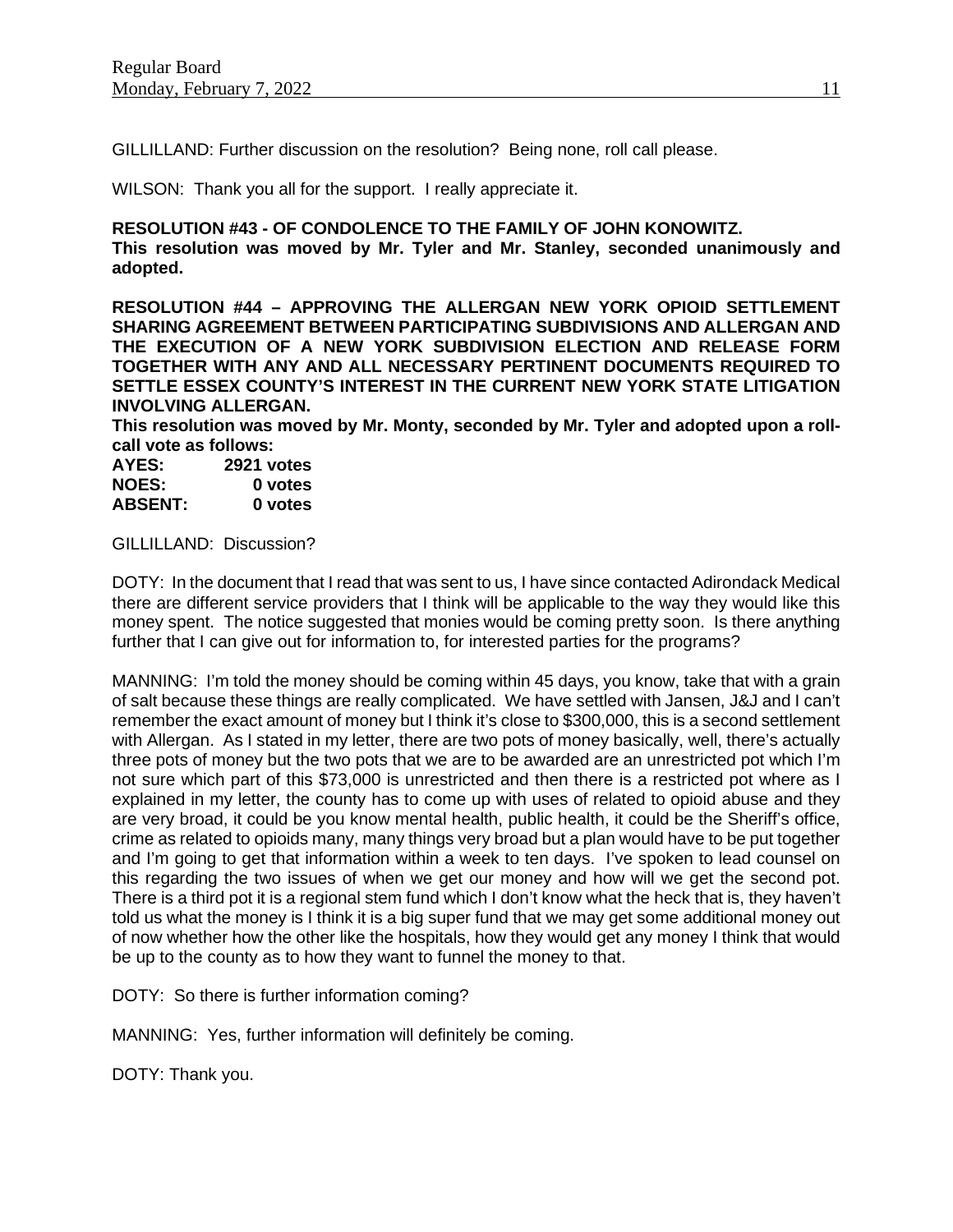MANNING: Your welcome.

GILLILLAND: Further discussion? Being none, roll call please.

**RESOLUTION #45 – CANCELING AND WAIVING INTEREST, PENALTIES AND OTHER CHARGES PURSUANT TO REAL PROPERTY TAX LAW, SECTION 1182, ON PARCELS OWNED BY VINCENT PLACE IN THE TOWNS OF ELIZABETHTOWN AND WESTPORT AND CANCELING ALL INTEREST CHARGED BY THE SCHOOL DISTRICT ON THE SAME PARCELS.**

**This resolution was moved by Mr. Merrihew, seconded by Mr. Tyler and adopted upon a roll-call vote as follows:** 

| AYES:          | 2921 votes |
|----------------|------------|
| <b>NOES:</b>   | 0 votes    |
| <b>ABSENT:</b> | 0 votes    |

GILLILLAND: Discussion?

SCOZZAFAVA: In the body of the resolution shouldn't there be a reason stated as to why we are dropping these charges? For down the road? I'm just saying somebody comes along and says well, you know you set a precedent, you did it here.

PALMER: It says, charged in error. We only refund if the error was on part of either us –

SCOZZAFAVA: This is the individual that never received the bills from the school?

PALMER: Right.

MANNING: It's on the record here, in the meeting Tom I think is sufficient if anybody wants to get further edification but that's a good point.

GILLILLAND: Further discussion? Being roll call please.

**RESOLUTION #46 – AUTHORIZING THE PURCHASE OF A USED AMBULANCE FROM THE ELIZABETHTOWN-LEWIS EMS SQUAD, IN AN AMOUNT NOT TO EXCEED \$10,000.00, FOR THE NEW ESSEX COUNTY EMS PROGRAM, FROM BUDGETED FUNDS.**

**This resolution was moved by Mr. Merrihew, seconded by Mr. Wright and adopted upon a roll-call vote as follows:** 

**AYES: 2810 votes NOES: 111 votes (Monty) ABSENT: 0 votes**

**RESOLUTION #47 – AUTHORIZING THE PURCHASE OF FIVE (5) ADDITIONAL ADVANCED LIFE SUPPORT (ALS) MONITORS FOR THE COUNTY EMS AGENCEIS, IN AN AMOUNT NOT TO EXCEED \$150,000.00, FROM GRANT FUNDS.**

**This resolution was moved by Mr. Tyler, seconded by Mr. Holzer and adopted upon a rollcall vote as follows:** 

| AYES:          | 2826 votes |                     |
|----------------|------------|---------------------|
| <b>NOES:</b>   | 0 votes    |                     |
| <b>ABSENT:</b> |            | 95 votes (Merrihew) |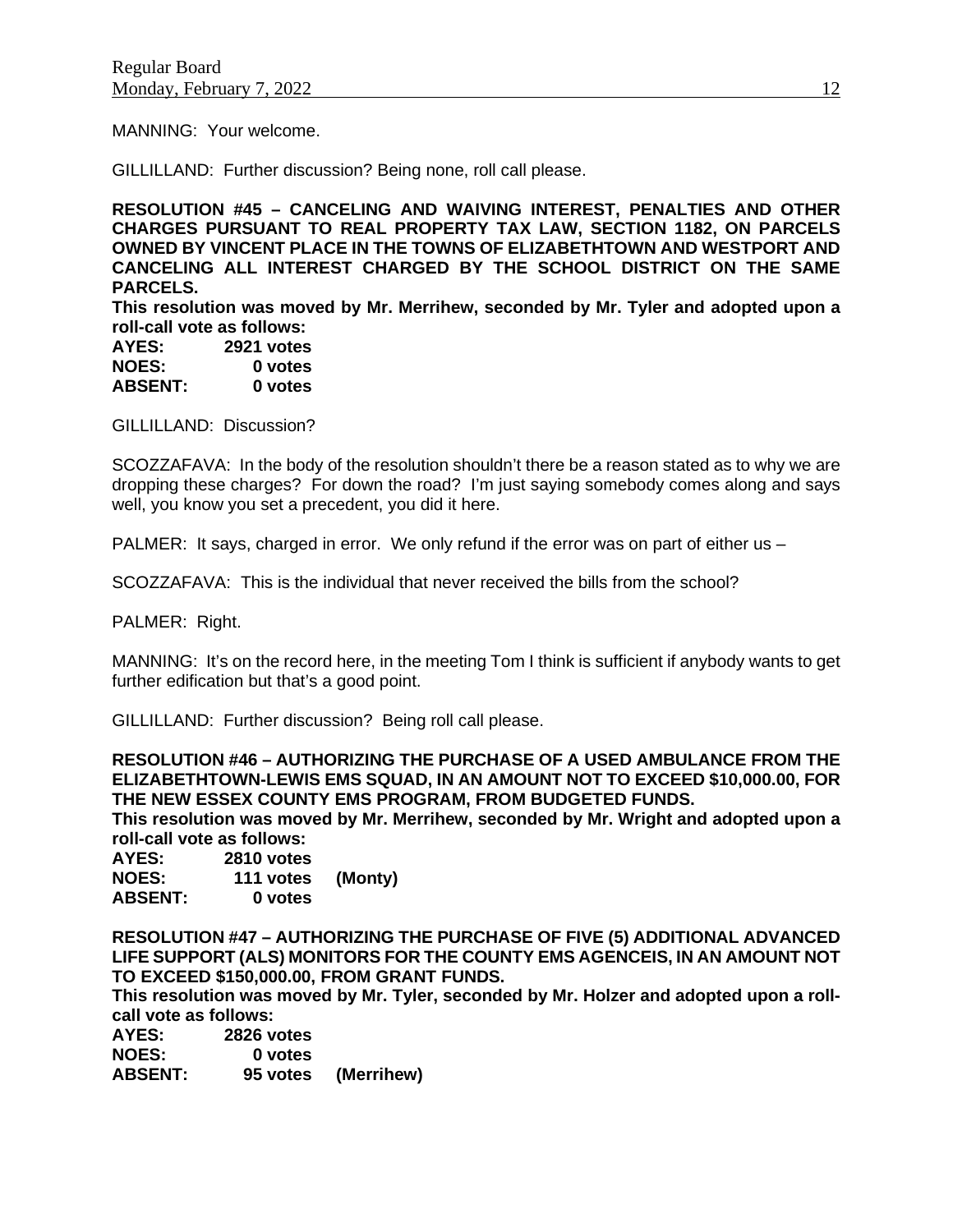GARRISON: Resolutions from the floor, proclaiming March 2022 as Agricultural month in Essex County.

GILLILLAND: Twelve to allow it on the floor please?

GARRISON: Yes, we do.

## **RESOLUTION #48 – PROCLAIMING MARCH 2022 AS AGRICULTURE MONTH IN ESSEX COUNTY.**

**This resolution was moved by Mr. Monty, seconded unanimously and adopted.**

HUGHES: Can I ask a question very quickly on the resolution?

GILLILLAND: Yes.

HUGHES: I'm just noticing the second whereas, where it states the number of farms in New York State and the operated farmland, do we know the numbers for Essex County?

GILLILLAND: Not off the top of my head.

MANNING: We do have it.

HUGHES: I was thinking that maybe for a future resolution like this it might be nice to put Essex County's numbers as well.

GILLILLAND: Thank you.

GARRISON: A resolution setting the date for a public hearing for Community Development Block Grant (CDBG) Project #382MHR365-19 for Essex County Mobile Home Replacement Project Program.

GILLILLAND: Twelve to allow it on the floor please?

GARRISON: Yes, we do.

**RESOLUTION #49 - SETTING THE DATE FOR A PUBLIC HEARING FOR COMMUNITY DEVELOPMENT BLOCK GRANT (CDBG) PROJECT #382MHR365-19 FOR ESSEX COUNTY MOBILE HOME REPLACEMENT PROJECT PROGRAM. This resolution was moved by Mr. Monty, seconded Mr. Hughes and adopted.**

GARRISON: Resolution authorizing the purchasing agent to issue a purchase order to Fort Miller Company, Inc., in the amount of \$212,478.00, for precast concrete box culverts.

GILLILLAND: Twelve to allow it on the floor please?

GARRISON: Yes, we do.

**RESOLUTION #50 - AUTHORIZING THE PURCHASING AGENT TO ISSUE A PURCHASE ORDER TO FORT MILLER COMPANY, INC., IN THE AMOUNT OF \$212,478.00, FOR PRECAST CONCRETE BOX CULVERTS.**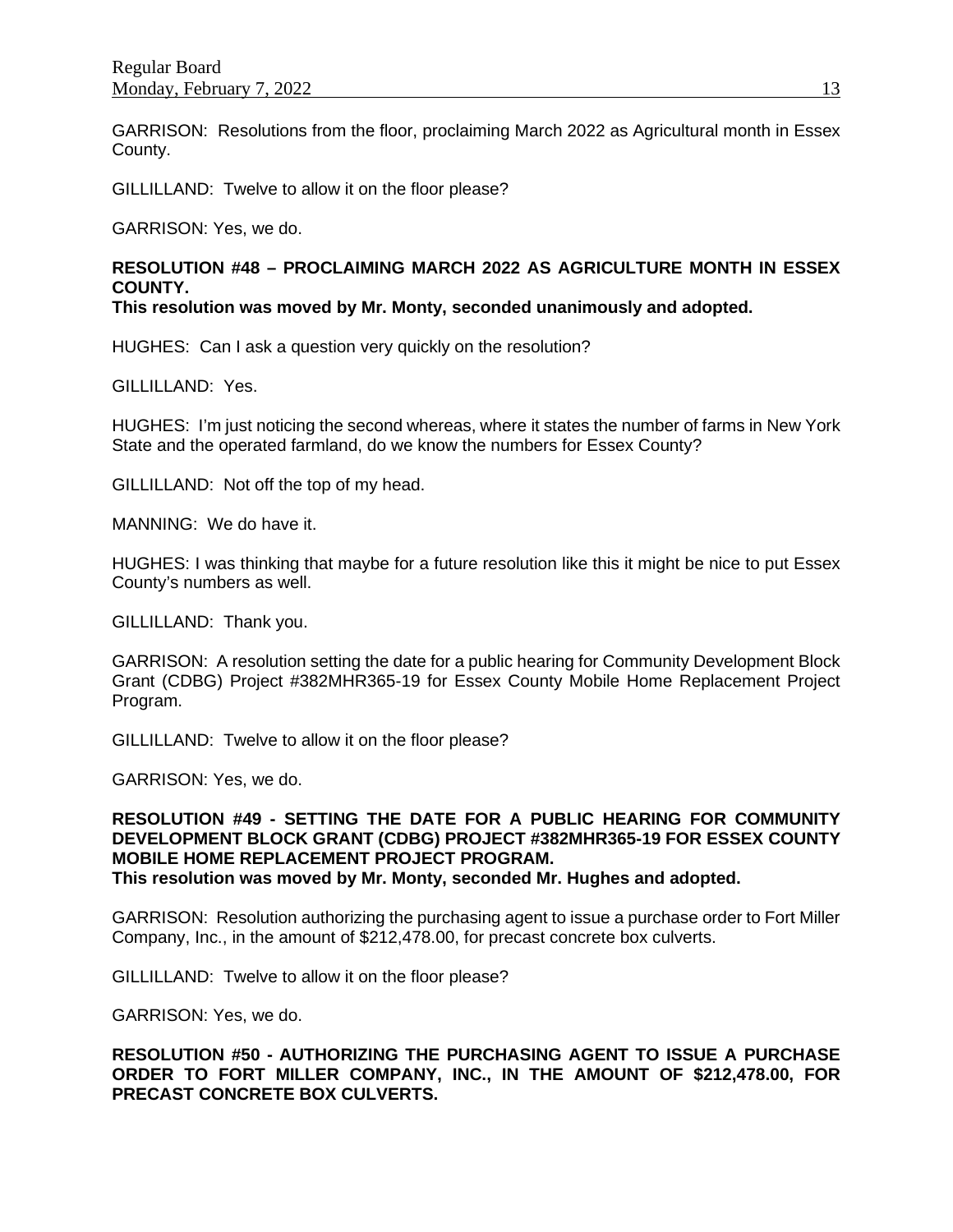**This resolution was moved by Mr. Scozzafava, seconded by Mr. DeLoria and adopted upon a roll-call vote as follows: AYES: 2921 votes**

| AILS:          | <b>ZYZT VOTES</b> |
|----------------|-------------------|
| <b>NOES:</b>   | 0 votes           |
| <b>ABSENT:</b> | 0 votes           |

GARRISON: Resolution authorizing the purchasing agent to purchase a 2021 Nissan Rogue S AWD from Huttig Nissan of Plattsburgh for the Information Systems Department, in the amount of \$30,776.50, from budgeted funds.

GILLILLAND: Twelve to allow it on the floor please?

GARRISON: Yes, we do.

**RESOLUTION #51 - AUTHORIZING THE PURCHASING AGENT TO PURCHASE A 2021 NISSAN ROGUE S AWD FROM HUTTIG NISSAN OF PLATTSBURGH FOR THE INFORMATION SYSTEMS DEPARTMENT, IN THE AMOUNT OF \$30,776.50, FROM BUDGETED FUNDS.**

**This resolution was moved by Mr. Merrihew, seconded by Mr. Barber and adopted upon a roll-call vote as follows:** 

| AYES:          | <b>2921 votes</b> |
|----------------|-------------------|
| <b>NOES:</b>   | 0 votes           |
| <b>ABSENT:</b> | 0 votes           |

GARRISON: Resolution authorizing settlement of the existing Medicaid Universal settlement matter with Essex Centers.

GILLILLAND: Twelve to allow it on the floor please?

GARRISON: Yes, we do.

**RESOLUTION #52 - AUTHORIZING SETTLEMENT OF THE EXISTING MEDICAID UNIVERSAL SETTLEMENT MATTER WITH ESSEX CENTERS. This resolution was moved by Mr. Merrihew, seconded by Mr. DeLoria and adopted upon a roll-call vote as follows:** 

| AYES:          | 2921 votes |  |
|----------------|------------|--|
| <b>NOES:</b>   | 0 votes    |  |
| <b>ABSENT:</b> | 0 votes    |  |

GARRISON: That is all I have.

GILLILLAND: Alright, I have one I would like to bring up from the floor myself. I was called by the Adirondack Nature Conservancy on Friday, the invasive species program. There is a fish, you probably got for your aquariums as kids called a round goby. The round goby is an invasive species getting into waters in Missouri and around the country, it's been found in the Hudson River. The round goby once it gets into our waters, our Lake Champlain it destroys the nest and eggs of our high value game fish so like our Lake Trout, our salmon go in the rivers and stuff but Lake Trout and others that are economic boosts to us, Lake Champlain.

The Nature Conservancy is asking the Governor to shut Lock 7, on the canal for the year basically while the US Corp of Engineers figures out and installs a system that will kill these things before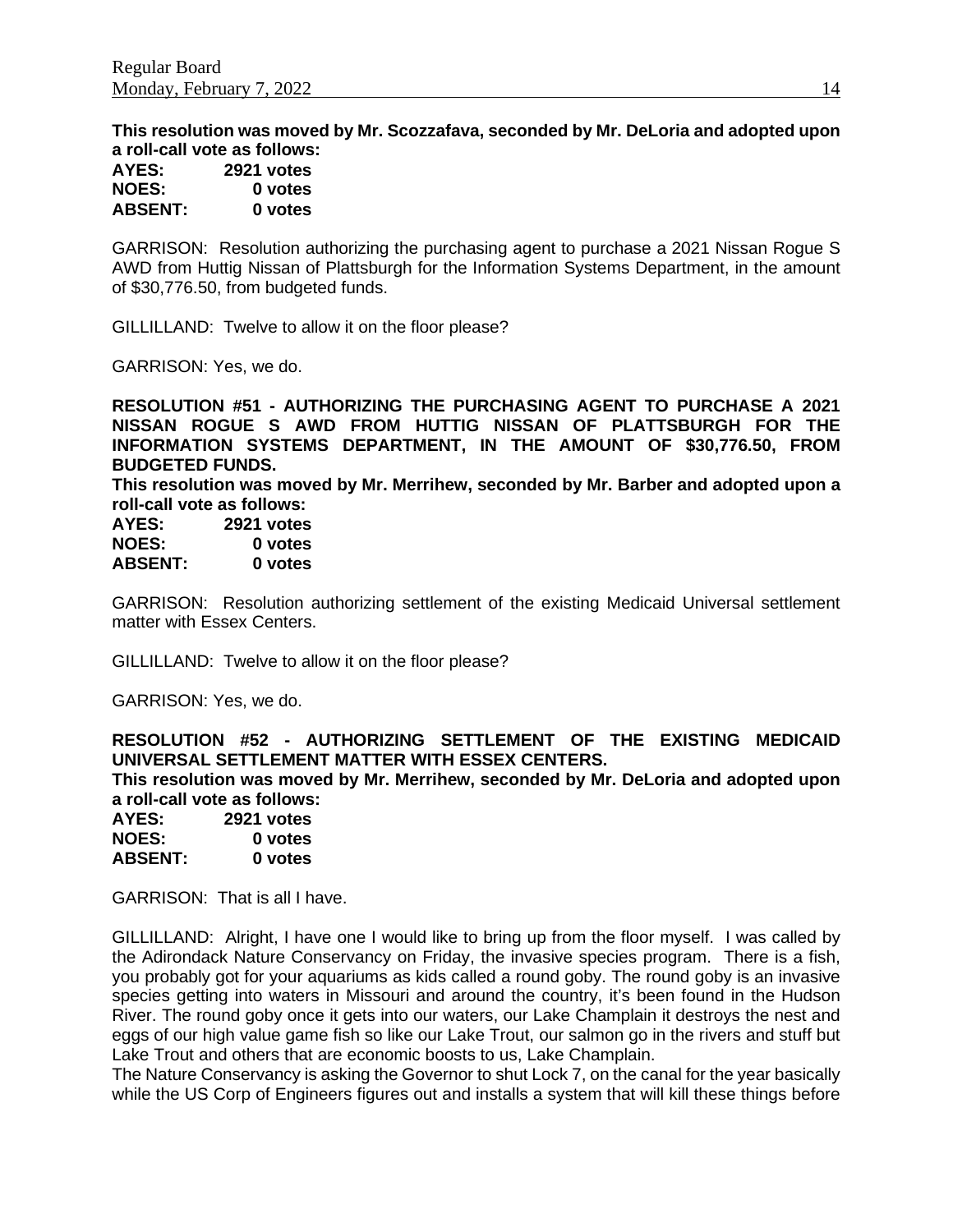they get into Lake Champlain so they were asking the Legislatures, they may have called a number of town supervisors already but, on the lake but basically asking for a letter to be drafted to go to the Governor to encouraging to shut Lock 7 on the canal and to prevent the influx of the round goby into Lake Champlain waters. I don't have a copy of this, I got emailed the information so if I can get a resolution to allow me to sign for the Board of Supervisors, to the Governor encouraging to go that course of action and we'll draft that letter and send it to the Governor's office. Do I have twelve to allow it on the floor?

GARRISON: Yes, we do.

GILLILLAND: Thank you.

### **RESOLUTION #53 – IN SUPPORT OF THE ESSEX COUNTY CHAIRMAN EXECUTING A LETTER TO NEW YORK STATE GOVERNOR, KATHY HOCHUL REQUESTING THE STATE OF NEW YORK TO CONTROL THE SPREAD OF THE ROUND BODY, A NON-INDIGENOUS, INVASIVE SPECIES IN THE CHAMPLAIN CANAL.**

**This resolution was moved by Mr. Scozzafava, seconded Mr. Tyler and adopted.**

GILLILLAND: Discussion?

SCOZZAFAVA: Since that is a Federal waterway is Vermont and the Federal Government involved in any of this?

GILLILLAND: I think the State is the regulation of the canal waters. They did discuss about boats that wanted to get in and out they are encouraging the State to lift them across the water.

MONTY: You know, I'm 100% in favor of this I just wish the Nature Conservancy and other environmental groups would worry about the cormorant population which destroys more and more of our fishing in Lake Champlain. It's just amazing if you're out on Lake Champlain you'll see the thousands of Cormorants out there and something needs to be done about that as well.

GILLILLAND: Okay. Would you like me to get that back to them?

MONTY: Absolutely.

GILLILLAND: Okay I will. They also called Mark Henry, Clinton County Legislature and Clinton County's economic asset up there is the same as Essex County so they are concerned and their Legislature is also going to do the same thing so, we have a motion and a second, all in favor, opposed – thank you. Anything else to come before this board?

DEZALIA: I just wanted to add, now that we passed the premium pay for the Coroners that we check to make sure that the reporting is up to date because I believe about a month ago the Auditors said that they were not up to date with the reporting or at least one of them wasn't.

PALMER: Pretty much up to date now.

DEZALIA: Okay.

PALMER: I just approved some vouchers that came through after the reports went in.